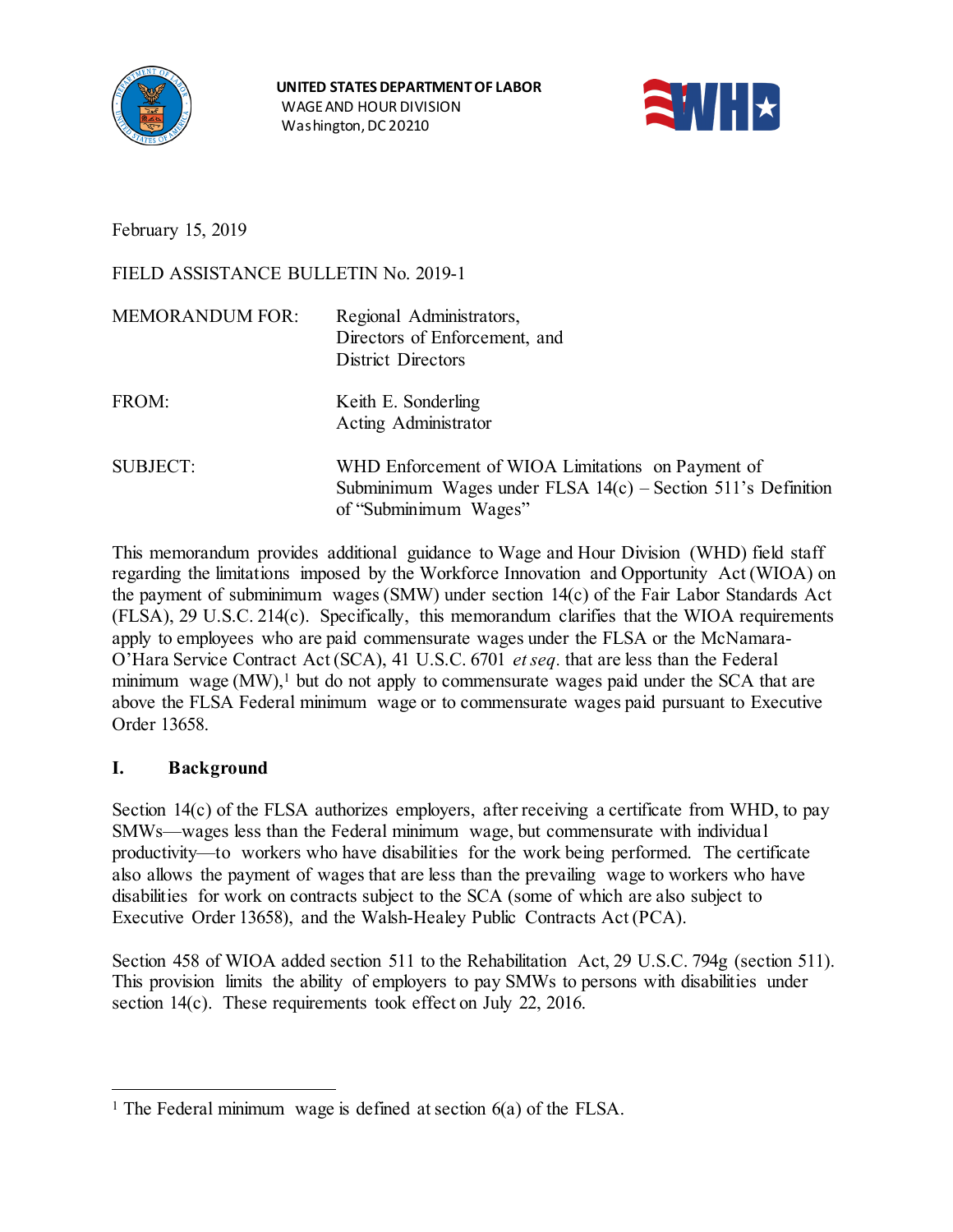Section 511 requires that youth with disabilities (age 24 or younger) receive various services by the Designated State Unit (DSU) designed to improve their access to competitive integrated employment before they are employed at an SMW, including transition services, vocational rehabilitation, and career counseling, information, and referral services ("pre-SMW employment services"). Section 511 also requires that all workers, including youth, be regularly provided with career counseling, information, and referrals (CCIR) in addition to information about peer mentoring, self-advocacy, and self-determination training opportunities available in their geographical area as a condition to payment of an SMW ("during-SMW employment services").

WHD issued [Field Assistance Bulletin \(FAB\) No. 2016-2,](https://www.dol.gov/whd/FieldBulletins/fab2016_2.pdf) [Fact Sheet 39H,](https://www.dol.gov/whd/regs/compliance/whdfs39h.pdf) and a [public](https://www.dol.gov/whd/workerswithdisabilities/employers.htm) PowerPoint [presentation](https://www.dol.gov/whd/workerswithdisabilities/employers.htm) to provide general guidance on the provisions of section 511 and its impacts to the section 14(c) program. This bulletin supplements these materials to define "subminimum wages" for use in applying the section 511 provisions to SMWs paid under other related federal laws.

## **II. Section 511's Definition of Subminimum Wage**

Section 511(a) prohibits a section 14(c) certificate holder from compensating an individual with a disability who is age 24 or younger at a "wage … that is less than the Federal minimum wage" unless the individual has been provided with the required pre-SMW employment services. Similarly, section 511(c) prohibits certificate holders from continuing to employ any individual at a "subminimum wage" unless the during-SMW employment services are provided atspecific intervals. Finally, section 511(f) defines the term "Federal minimum wage" as "the rate applicable under section  $6(a)(1)$  of the FLSA." Therefore, the term "subminimum wage" in section 511 refers to a wage rate that is less than the FLSA section 6(a) wage, which is currently \$7.25 per hour.

## **III. Subminimum Wages under the Service Contract Act (SCA)**

The SCA is a federal labor law that applies to contracts in excess of \$2,500 that are entered into by the United States or the District of Columbia, the principal purpose of which is to furnish services in the United States through the use of service employees. Every service employee performing any of the contract work under a service contract covered by the SCA must be paid not less than the monetary wages and required fringe benefits specified in the SCA wage determination included in the contract. The SCA allows employers who hold a section 14(c) certificate to pay service employees with disabilities a commensurate wage based on the prevailing wage required by the wage determination. Employers must pay full fringe benefits, or the equivalent cash payment in lieu of providing the benefits, regardless of whether they hold a section 14(c) certificate.

Because the section 511 requirements apply only to employees who are paid less than the Federal minimum wage, *i.e.*, less than \$7.25 per hour, individuals who are paid more than the Federal minimum wage, are not subject to the section 511 requirements, even if they are paid less than the SCA wage determination. Instead, these individuals' wages are subject to the SCA and section 14(c) requirements.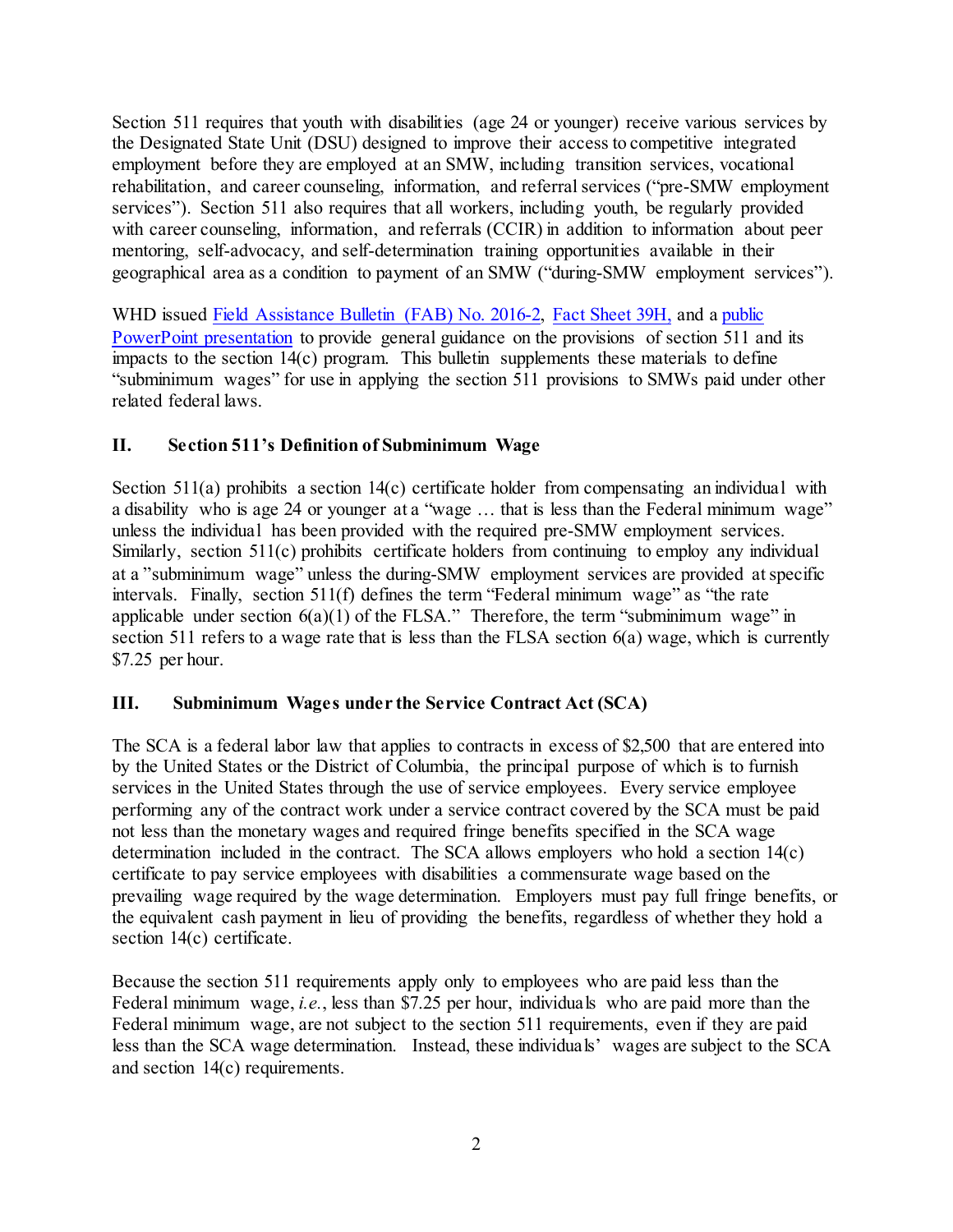For example, a section  $14(c)$  certificate holder pays 20 employees under a section  $14(c)$ certificate for janitorial work performed on an SCA contract. The wage determination rate (WDR) for janitorial work on this contract is \$14.50 per hour. Five (5) employees have varying productivity ratings that result in wages below \$7.25; their wages are between \$5.00 and \$7.15 per hour. The other 15 employees have varying productivity ratings that result in wages above \$7.[2](#page-2-0)5; their wages are between \$8.20 and \$11.85 per hour.<sup>2</sup>

The five employees whose commensurate wage rates are less than \$7.25 per hour are subject to the section 511 during-SMW employment services requirements. The 15 employees earning at least the Federal minimum wage are not subject to the section 511 requirements.



**Note:** If any employee's wages fall below the Federal minimum wage, the section 511 requirements will apply to that employee.

#### **IV. Subminimum Wages under Executive Order 13658: Establishing a Minimum Wage for Contractors**

Executive Order 13658 establishes a minimum wage for work performed on or in connection with a covered contract with the Federal Government.<sup>[3](#page-2-1)</sup> Workers covered by this Executive Order include workers with disabilities whose wages are calculated pursuant to certificates issued under section 14(c). *See* [Fact Sheet: Final Rule to Implement Executive Order 13658,](https://www.dol.gov/whd/flsa/eo13658/fr-factsheet.htm)  [Establishing a Minimum Wage for Contractors](https://www.dol.gov/whd/flsa/eo13658/fr-factsheet.htm) for an overview of the Executive Order regulations, including coverage requirements*.*

Certificate holders must calculate a commensurate wage rate under section 14(c) for a worker employed on or in connection with an Executive Order-covered contract; however, if the commensurate wage rate, whether hourly or piece rate, is **less** than the Executive Order minimum wage, the contractor must pay the higher Executive Order minimum wage rate. If the commensurate wage due on an Executive Order-covered contract is **higher** than the Executive

<span id="page-2-0"></span> <sup>2</sup> For the purposes of this example, the SCA contract is not subject to Executive Order 13658. *See* section IV.

<span id="page-2-1"></span><sup>3</sup> As of January 1, 2019, the current Executive Order 13658 minimum wage is \$10.60 per hour. *See* <https://www.dol.gov/whd/flsa/eo13658/index.htm> for any updates to the Executive Order 13658 minimum wage.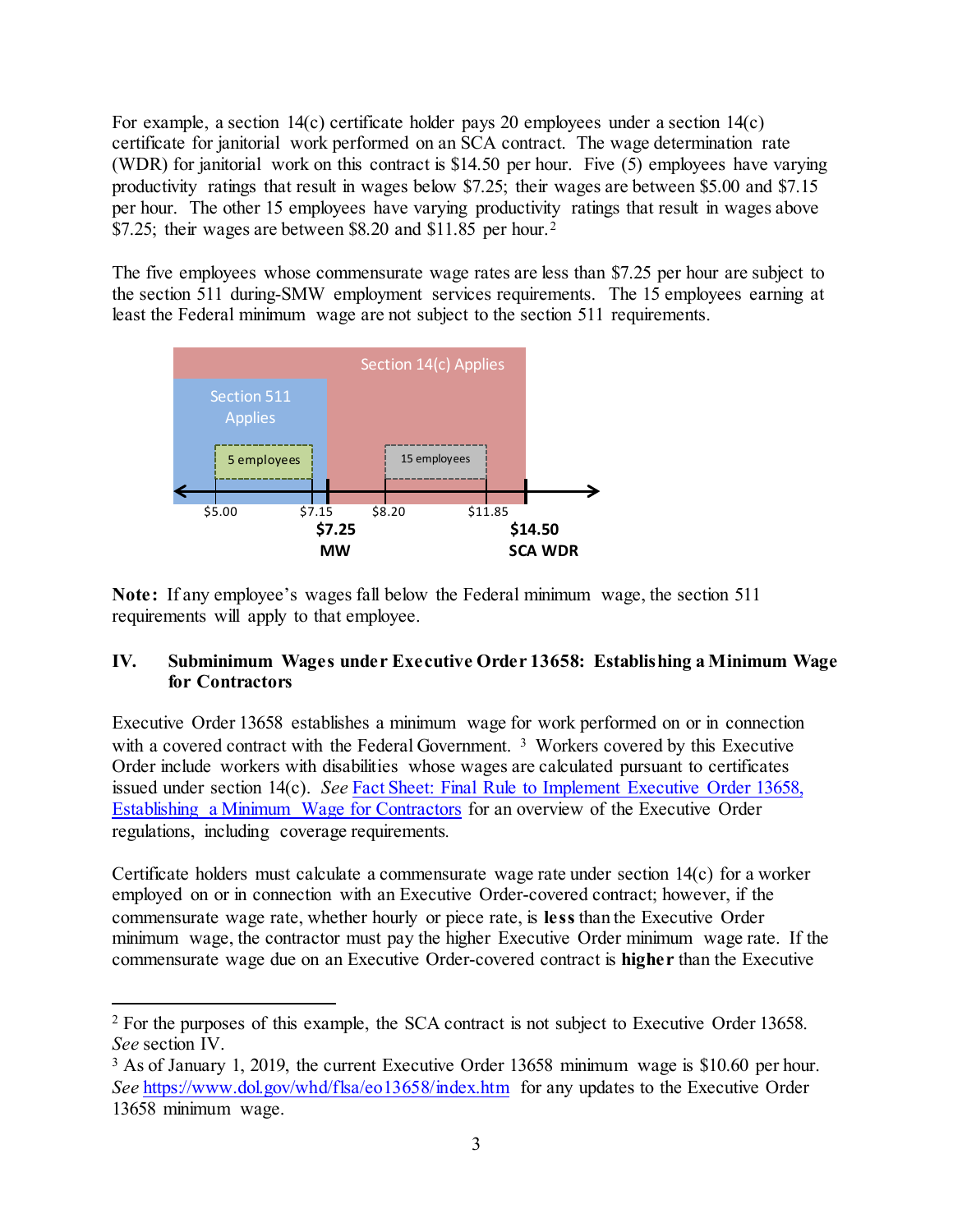Order minimum wage, the contractor must pay the worker the higher commensurate wage as required by section 14(c) of the FLSA.

Because all wages paid on Executive Order-covered contracts are higher than the FLSA section 6(a) minimum wage, individuals properly paid under a section 14(c) certificate that is subject to the Executive Order 13658 minimum wage would not be subject to the section 511 requirements. These individuals' wages are subject to the section 14(c) and Executive Order requirements.

For example, Don works for a section  $14(c)$  certificate holder that has SCA contracts for various cleaning services that are also covered by Executive Order 13658. The SCA WDR for a janitor on one contract is \$14.00, and the wage determination rate for a window washer on a different contract is \$20.00.

• Don currently has a 40% productivity rating for his work as a janitor, resulting in a commensurate wage rate of \$5.60 per hour. Since Don's wage rate for this job would be lower than the current Executive Order minimum wage, Don is paid the higher Executive Order rate of \$10.60. Because the Executive Order raises Don's wage rate to \$10.60, the section 511 requirements do not apply.



Don currently has a 60% productivity rating for his work as a window washer, resulting in a commensurate wage rate of \$12.00 per hour. Since Don's wage rate for this job is higher than the current Executive Order minimum wage, Don is paid the higher wage rate of \$12.00 and, therefore, the section 511 requirements do not apply.